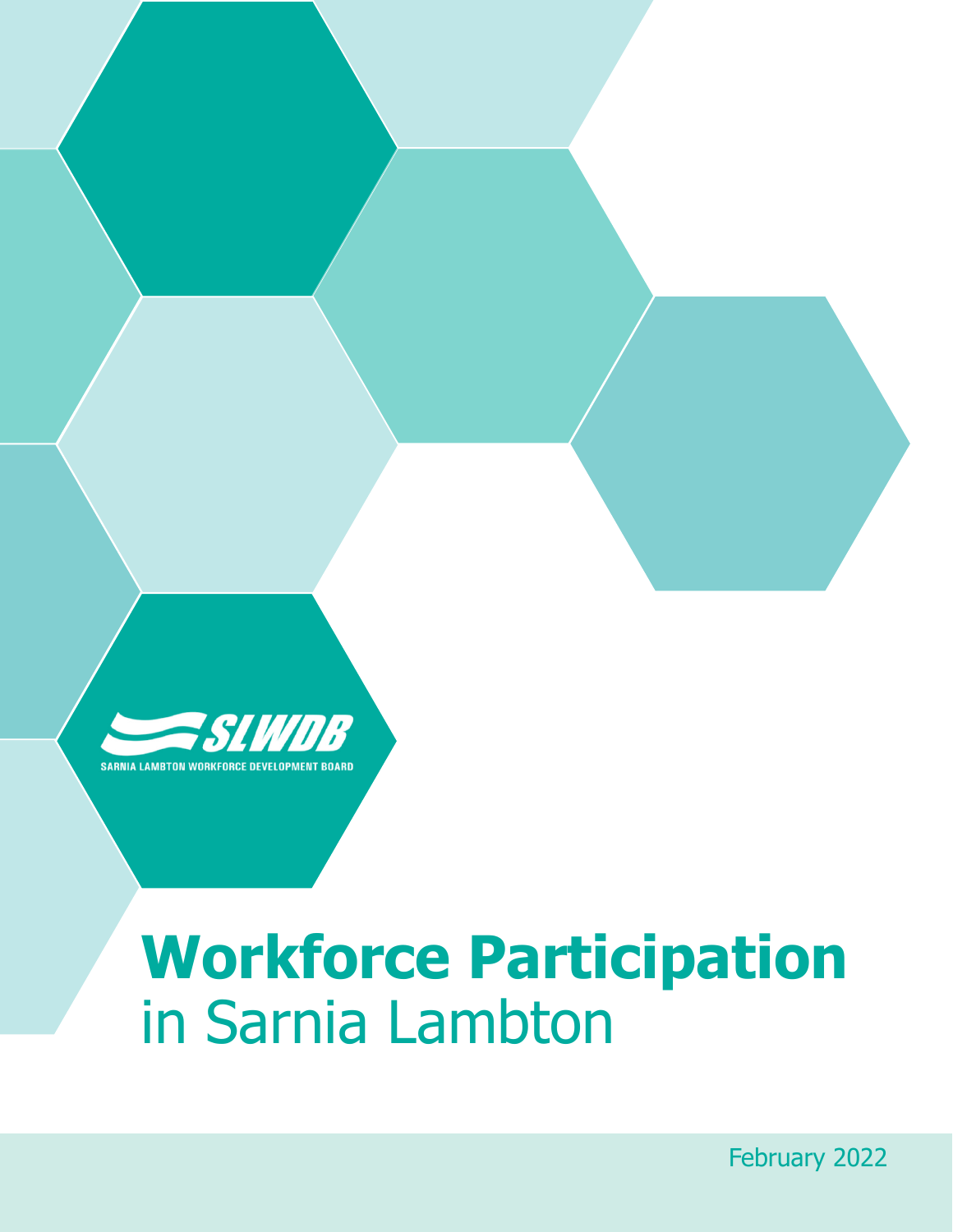The views expressed in this publication are the views of the Sarnia Lambton Workforce Development Board and do not necessarily reflect those of the Province of Ontario.

The Government of Ontario and its agencies are in no way bound by the recommendations contained in this document.



This Employment Ontario project is funded in part by the Government of Canada and the Government of Ontario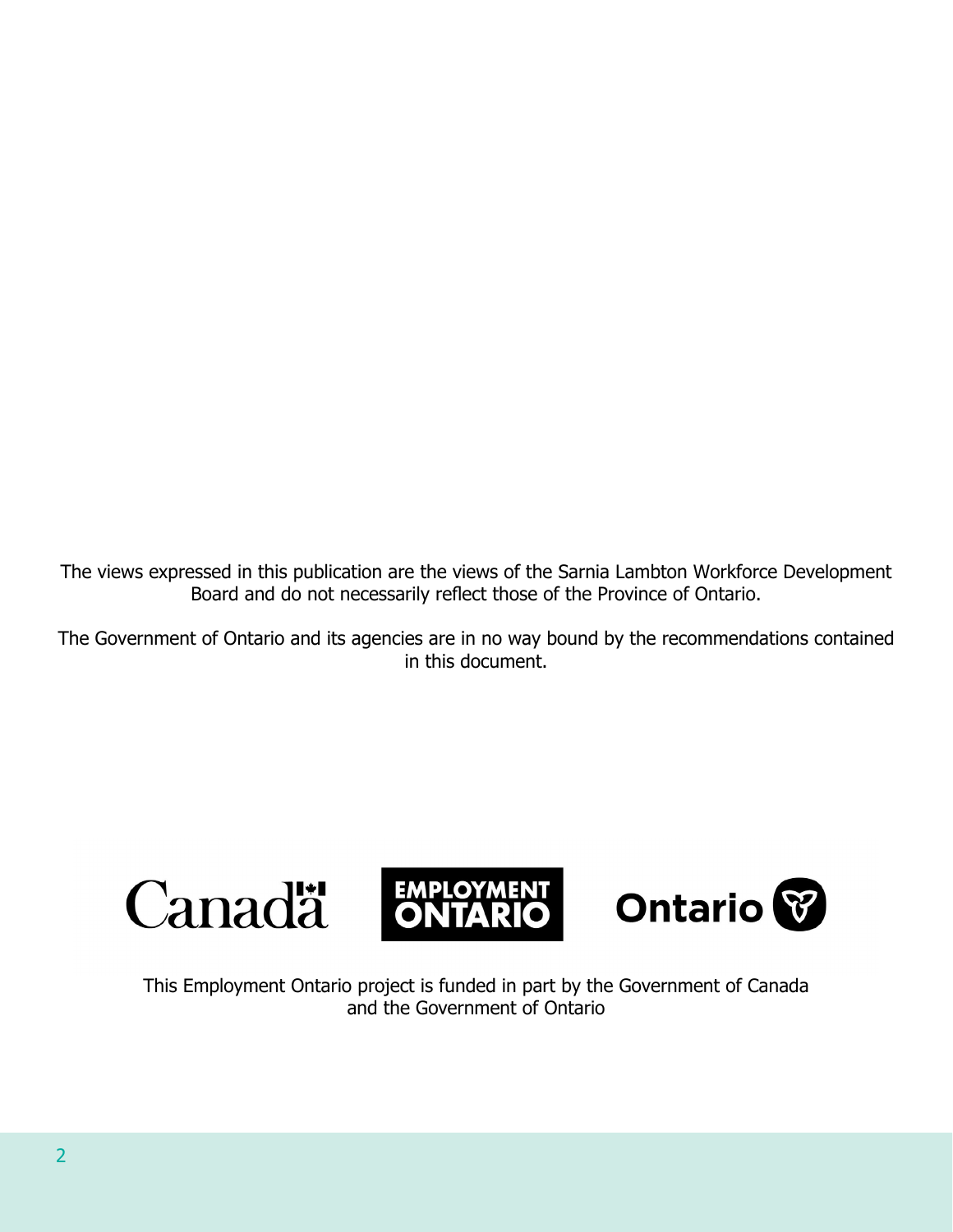# **Table of Contents**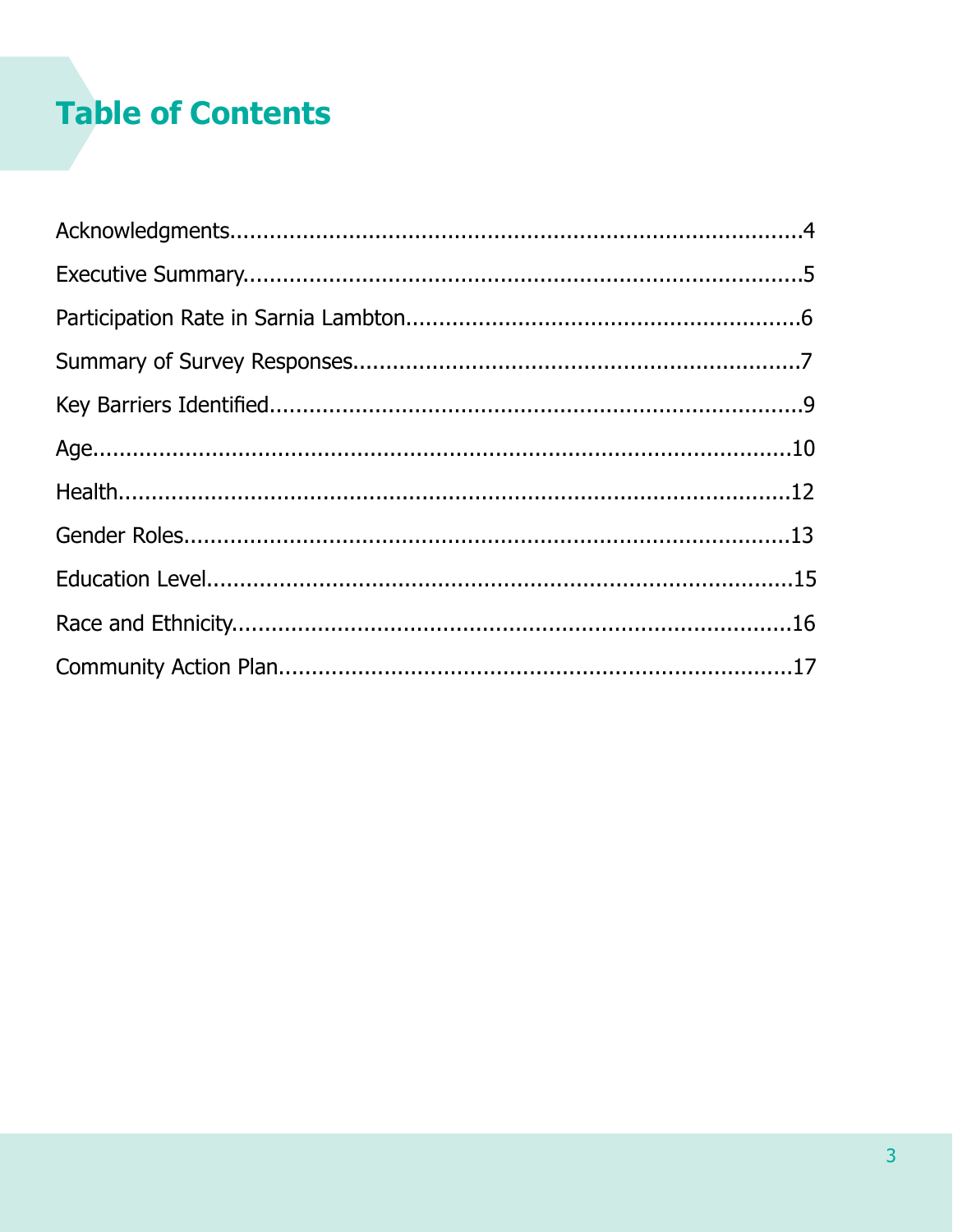## <span id="page-3-0"></span>**Acknowledgments**

This report would not have been possible without the support and contributions from community stakeholders and project key partners. Their support and continuous feedback added valuable insight into the survey methodology, and SLWDB's understanding of the various barriers to employment among various underrepresented groups within the local community.

Community key partners who offered their support and insight through the duration of the project included:

- Circles Lambton
- City of Sarnia
- Community Living Sarnia-Lambton
- County of Lambton
- Goodwill Career Centre
- Kettle and Stony Point First Nation
- Lambton College Co-op and Career Services and International Student Services
- Lambton Immigration Partnership
- Ontario Disability Employment Network
- Sarnia-Lambton Rebound
- Sarnia-Lambton Economic Partnership
- St. Clair Child and Youth
- The Workplace Group
- Walpole Island First Nation
- YMCA Newcomer Services

We invite your feedback on all publications produced by SLWDB. Additional information can be obtained by contacting:

#### **Laura Greaves, Executive Director**

Sarnia Lambton Workforce Development Board St. Clair Corporate Centre 265 Front Street North, Suite 504 Sarnia, Ontario N7T 7X1 (519) 332-0000 laura.greaves@slwdb.org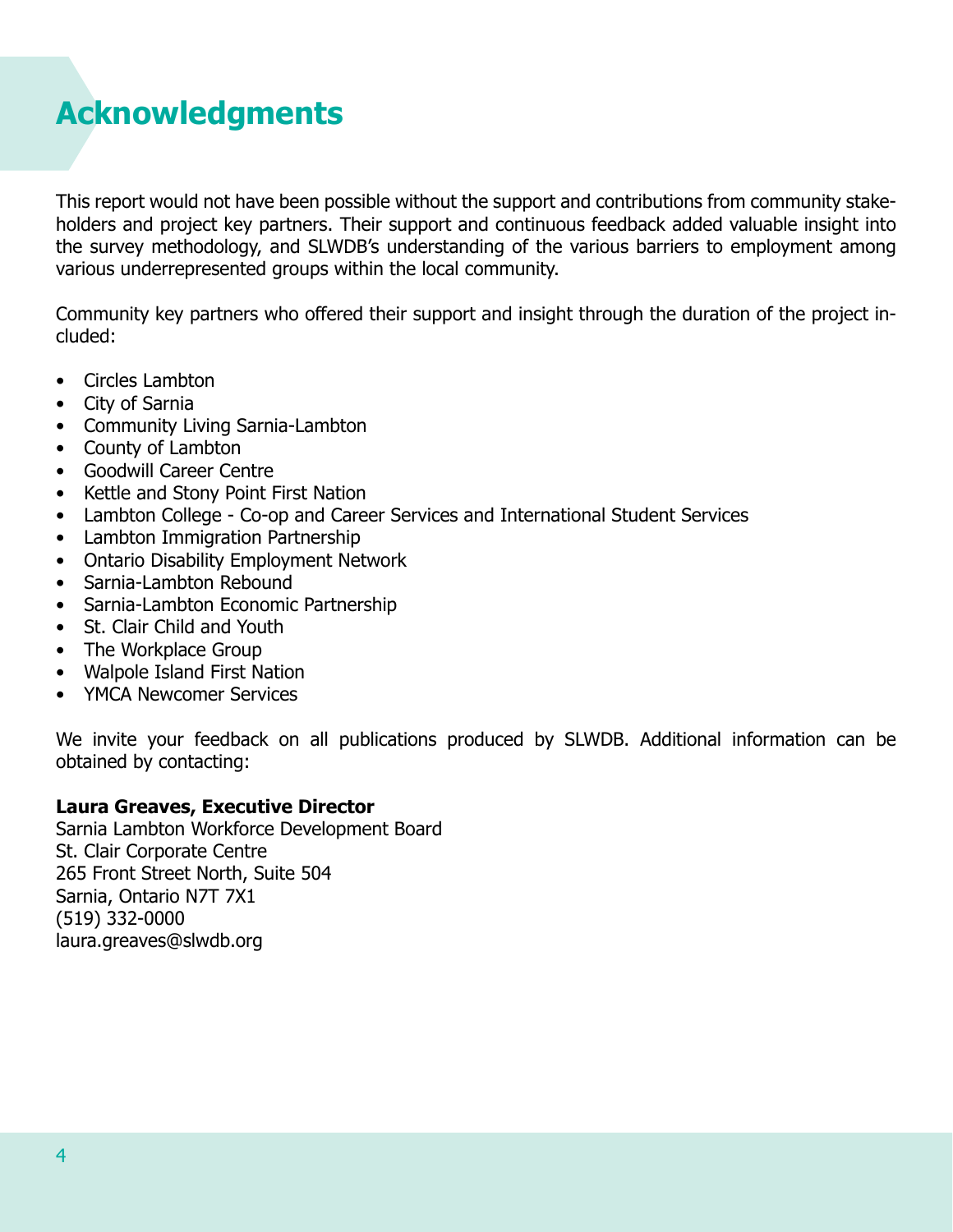### <span id="page-4-0"></span>**Executive Summary**

This project has explored the participation rate in Sarnia Lambton through preliminary research and the creation and distribution of a survey to collect data from our local community. By identifying the barriers and challenges of those who do not participate in the labour force, we have created a plan of action along with recommendations that can be used as a framework for future community planning. The Community Action Plan can be found on page 16.

The participation rate in Sarnia Lambton has declined over the recent years, with increased challenges created by the pandemic. Data presented in SWLDB's 2021-2022 [Local Labour Market Plan](https://www.slwdb.org/wp-content/uploads/2021/12/Sarnia-Lambton-Local-Labour-Market-Plan-2021-2022.pdf) showed that there were 10,304 job postings between July 1, 2020 and June 30, 2021, indicating that employers continue to experience hiring challenges and that various job openings have gone unfilled. The key objective of this research is to determine the potential causes of the decline in labor force participation pre-pandemic, along with the additional barriers caused by the pandemic.

When fewer people are contributing to the workforce, it can have a negative impact on the overall economy. A lower participation rate can slow the growth of the economy as it creates a shortage in the viable candidate pool for employers looking to hire. Based on the findings from SLWDB's annual [EmployerOne Survey,](https://www.slwdb.org/wp-content/uploads/2021/09/EmployerOne-2021-Report.pdf) employers are continually faced with the challenge of hard-to-fill positions due to either a lack of qualified candidates or low applicant numbers. In 2021, 20% of survey respondents indicated that positions were hard to fill due to a lack of qualifications and an additional 20% indicated that there were not enough applicants. As the economy recovers post-pandemic, increasing the participation rate of those not in the labour force will be vital to support the increased demand for workers in order to sustain productivity levels or expand operations.

The Workforce Participation survey collected input from 160 survey participants who were neither working nor looking for work at the time that the survey was conducted. Survey results show that the top three barriers identified by survey respondents were: physical health (26%), discouraged workers due to unsuccessful attempts to find employment (25%), and mental health (24%). The results for individual groups are detailed throughout this report, as we hope that the information contained will help to direct programming, economic development and workforce planning for the community and further the discussion surrounding workforce participation in Sarnia Lambton.

Sincerely,

Laura Greaves, Executive Director Sarnia Lambton Workforce Development Board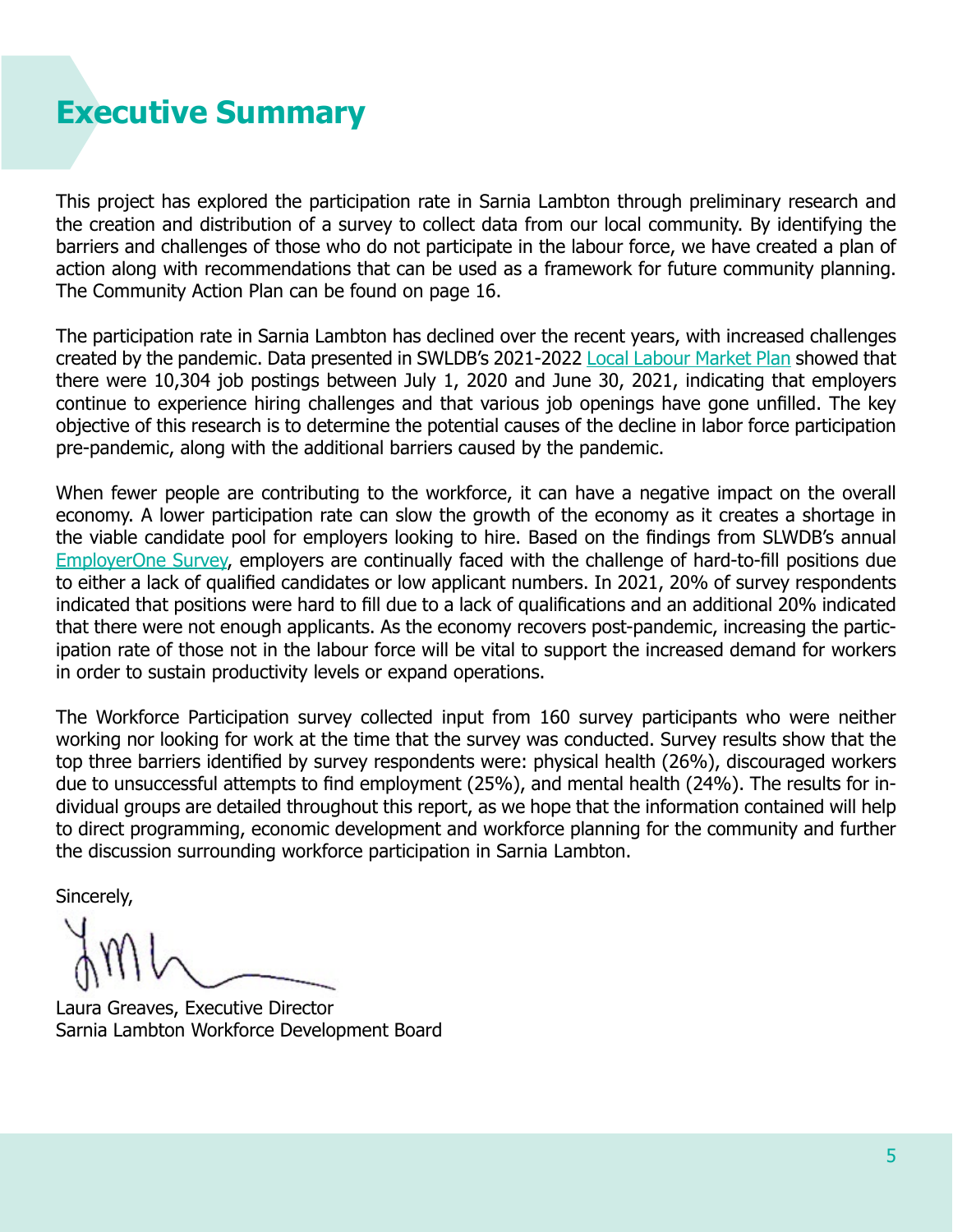### <span id="page-5-0"></span>**Participation Rate in Sarnia Lambton**

The participation rate is a calculation of the active portion of an economy's labour force (which is comprised of those who are either employed or unemployed and actively looking for work) out of the total working age population (aged 15 and over). As defined by Statistics Canada, persons not in the labour force consist of those who were either unwilling or unable to work, classifying them as neither employed nor unemployed. This can include discouraged workers (individuals who have given up on looking for work due to the inability to find work), students, homemakers, retired workers, seasonal workers in an 'off' season who were not looking for work, and persons who could not work because of a long-term illness or disability.<sup>1</sup>

The participation rate and the unemployment rate are correlated as individuals will shift back and forth across these lines throughout their working lives. In general, as the labour force participation increases, so does the unemployment rate. Despite a 1.83% growth in the population in residents aged 15 and over from 2010 to 2020, the participation rate decreased by 11.3% within the same time frame. The number of people employed in Sarnia Lambton decreased from 60,400 people in 2010 to 54,500 in 2020, as seen in Figure 1.

According to data presented in Workforce Planning West's [Post-Pandemic Scenario Planning Project](https://www.slwdb.org/pandemic-recovery/) [for Workforce Recovery](https://www.slwdb.org/pandemic-recovery/) report, Sarnia Lambton has one of the lowest participation rates in the province. Prior to the onset of the COVID-19 pandemic, Sarnia Lambton held the lowest employment rate (52.6%), participation rate (58.7%) and the highest level of unemployment (8.7%) across Southwestern Ontario.

The COVID-19 Pandemic has temporarily altered the relationship between the participation and unemployment rates. The unemployment rate has been significantly higher throughout 2020-2021 than in previous years as a result of the COVID-19 pandemic, however the participation rate has not yet recovered. This is true for not only Sarnia Lambton, but for communities across the province and the country. The monthly unemployment rate relates directly to the public health measures in place, as they have resulted in lockdowns and temporary closures both temporary and permanent layoffs throughout the last year.

| <b>Annual Averages</b> | 2010  | 2011  | 2012  | 2013  | 2014  | 2015  | 2016  | 2017  | 2018   | 2019 | 2020  |
|------------------------|-------|-------|-------|-------|-------|-------|-------|-------|--------|------|-------|
| Source Population 15+  | 109.0 | 109.1 | 108.9 | 108.5 | 108.3 | 107.9 | 107.7 | 108.1 | 109.31 |      | 111.0 |
| Participation Rate (%) | 61.9  | 61.2  | 61.8  | 60.7  | 61.1  | 60.9  | 60.5  | 59.6  | 59.6   | 59.5 | 54.9  |
| Labour Force           | 67.5  | 66.7  | 67.2  | 65.8  | 66.1  | 65.7  | 65.2  | 64.4  | 65.2   | 65.7 | 61.0  |
| Employed               | 60.4  | 60.1  | 60.3  | 59.9  | 60.4  | 60.1  | 59.9  | 59.8  | 60.7   | 61.2 | 54.5  |
| Unemployed             | 7.1   | 6.6   | 6.9   | 5.9   | 5.8   | 5.6   | 5.3   | 4.6   | 4.4    | 4.5' | 6.5   |
| Unemployment Rate (%)  | 10.5  | 9.8   | 10.31 | 9.01  | 8.7   | 8.5   | 8.1   | 7.1   | 6.8    | 6.8  | 10.7  |

### **Figure 1: Sarnia Lambton Labour Force and Participation Rate Trends**

Source: Statistics Canada. Labour Force Survey, 2010-2020. Estimates calculated by Metro Economics.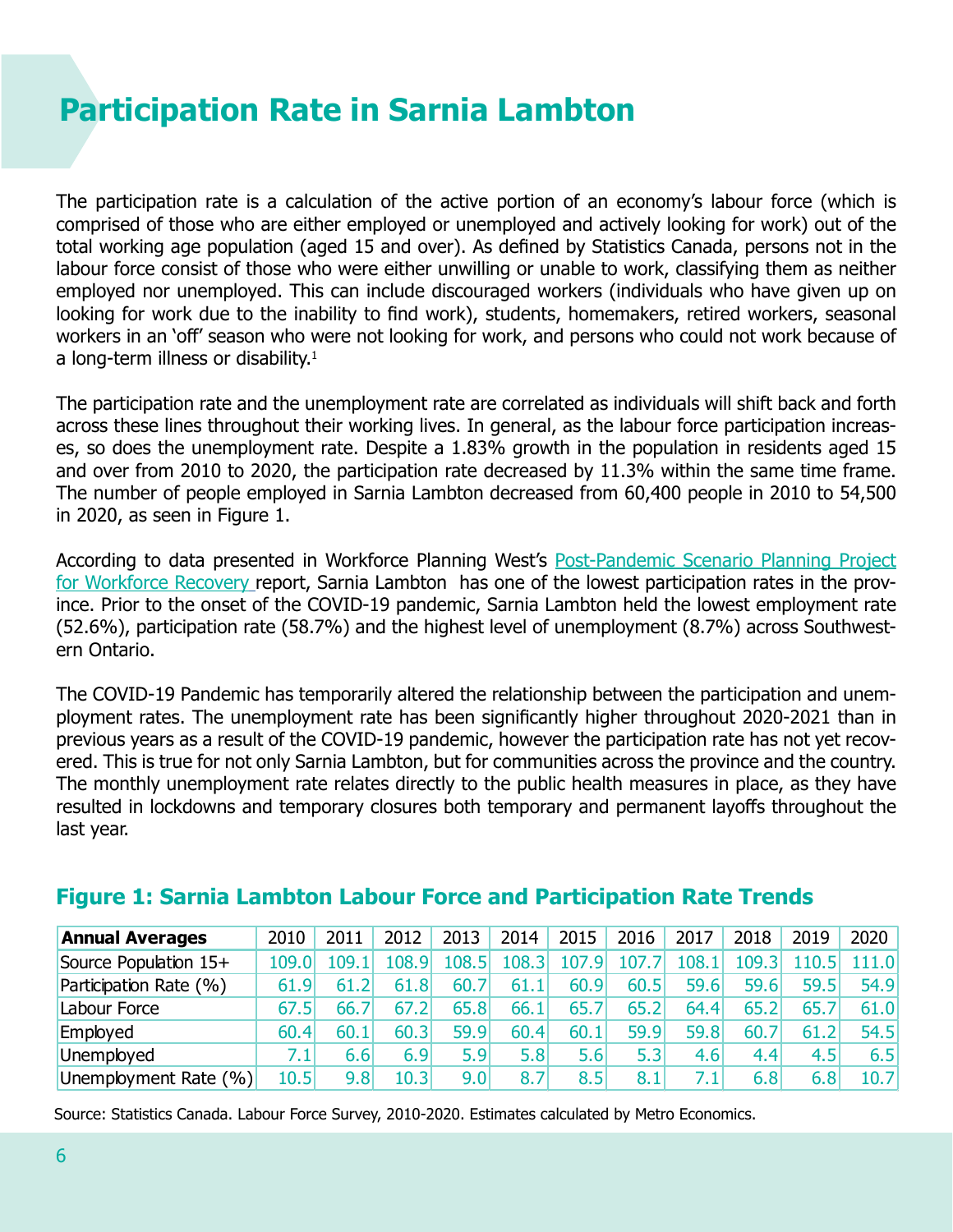### <span id="page-6-0"></span>**Summary of Survey Responses**

The survey generated 160 responses from local residents who were neither employed nor looking for work. Survey respondents identified as: 53% female, 46% male, and 1% as other. Age cohorts with the largest representation were among core working age adults aged 25-44 (40%) and those aged 55+ (30%).



#### **Figure 2: Respondent Age Cohorts**

The survey generated responses from people identifying in a wide range of groups. Respondents were given the option of identifying multiple affiliations.

### **Figure 3: Respondent Group Identity Representation**

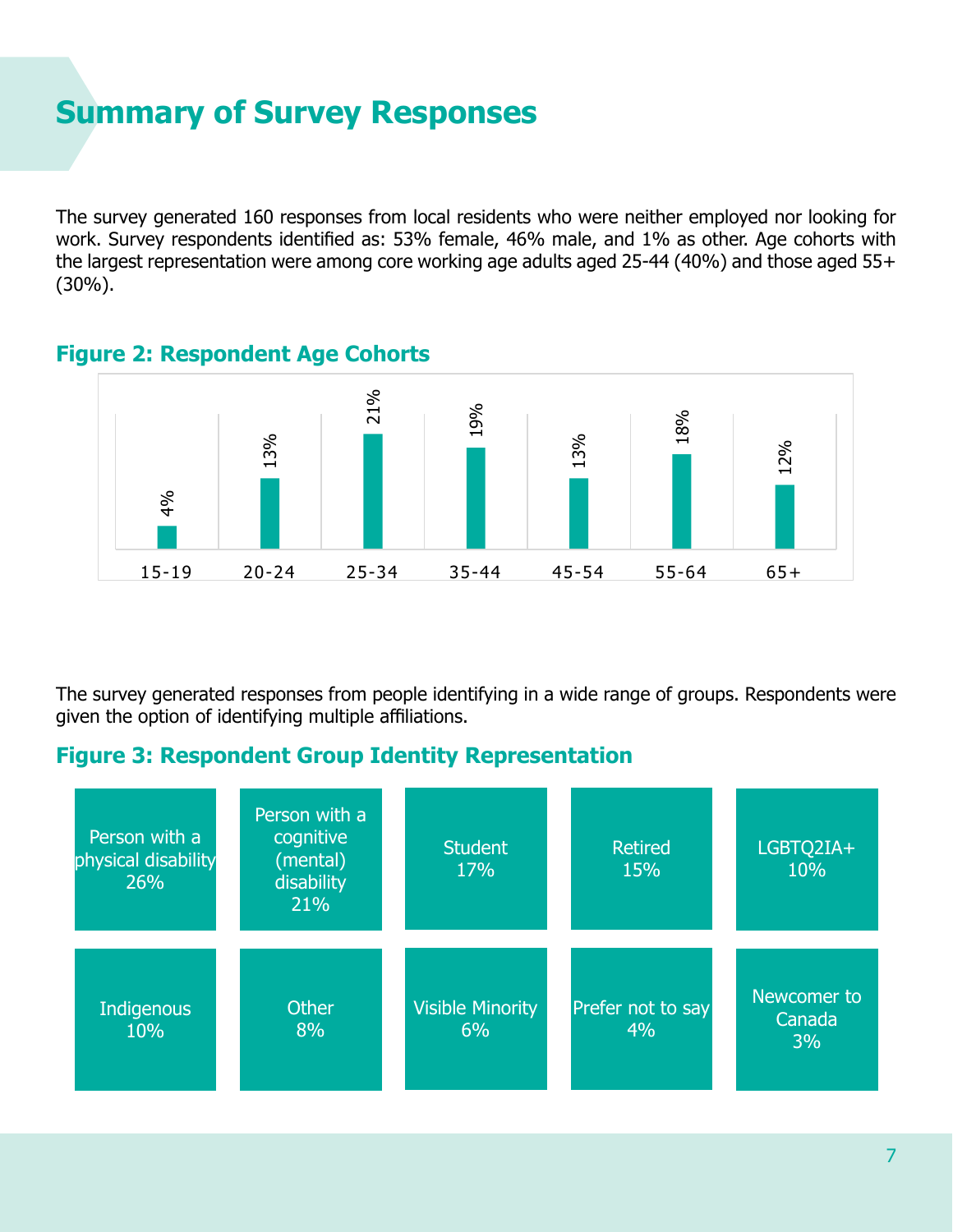Respondents were asked to identify their highest level of education. Education levels amongst survey respondents varied, with 19% holding less than a high school diploma, 20% holding a high school diploma or equivalent, and 62% having some form of post-secondary experience, diploma, or degree. Respondents were also asked whether or not they were continuing their education, to which 23% of respondents indicated that they were upgrading their education or skills in some capacity.



### **Figure 4: Respondent Highest Level of Educational Attainment**

With regard to work experience, 95% of respondents indicated that they had previous work experience, with 64% having more than five years of experience and 5% having no work experience whatsoever. Regardless of work experience, 73% of respondents indicated that they had previous volunteer experience.

### **Figure 5: Respondent Work Experience Levels**

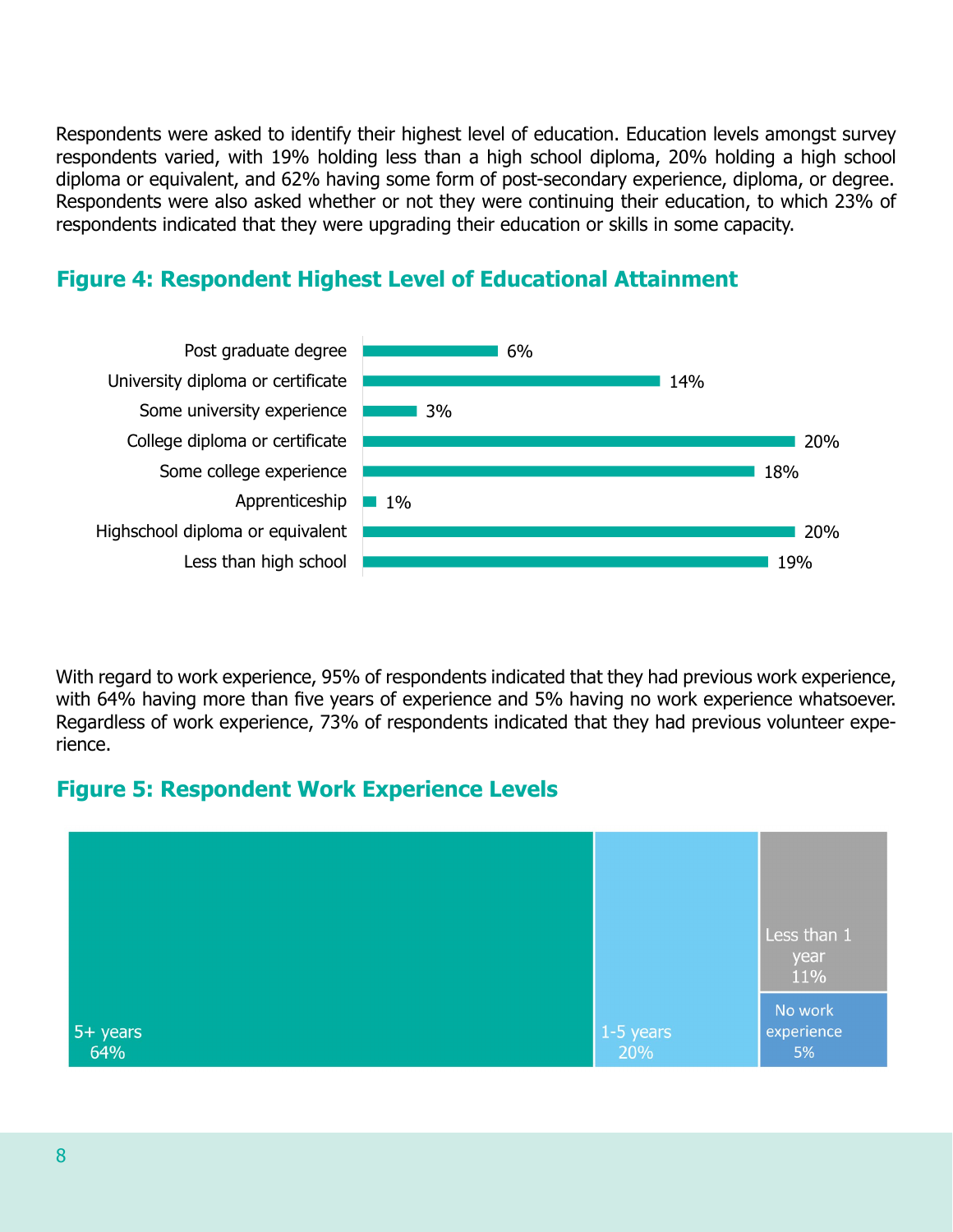### <span id="page-8-0"></span>**Key Barriers Identified**

Respondents were asked to identify the key reasons as to why they were not looking for work. A list of 24 options was formulated based on consultations with community partners and secondary research models. The top three barriers identified by survey respondents included physical health (26%), discouraged workers due to unsuccessful attempts to find employment (25%), and mental health (24%). Respondents were also given the option to identify any additional barriers not listed in the survey Additional barriers identified include vaccination status, age discrimination, harassment, lack of work experience, participation in continuing education, weakened immune system, experiencing domestic violence, scheduling restrictions due to caregiver obligations, disability accommodation requirements, and caring for children with special needs.

#### **Figure 6: Barriers Impacting Local Workforce Participation**

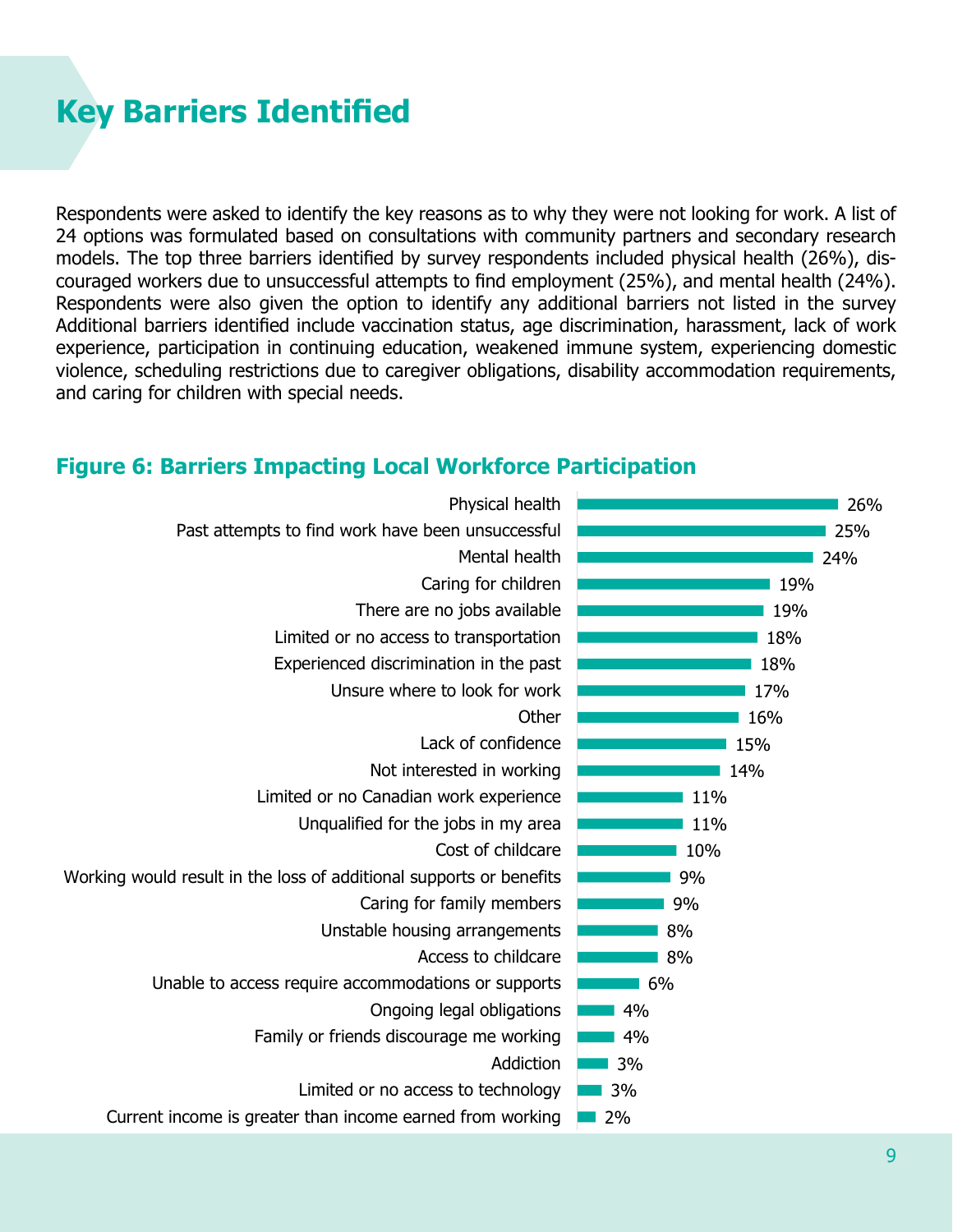<span id="page-9-0"></span>

In Ontario, the declining share of core-age (25-44) and youth population has had a drastic negative impact on the labour force, creating challenges such as a decreased tax base and recruitment challenges for employers. The median age and the proportion of people aged 55 and over has increased in Ontario due to the aging of the baby-boomer generation combined with an increase in life expectancy and below replacement fertility rates.<sup>1</sup>

Roughly 35% of Sarnia Lambton's population is aged 55 and over and nearing retirement. The aging population in Sarnia Lambton is likely a leading contributor to the low participation rate locally as those aged 55 and over make up 73% of those not in the labour force. Due to the aging population in Sarnia Lambton, there has been an increase in the number of residents receiving CPP and QPP benefits, as well as Old Age Security (OAS) benefits.

In other parts of the province and the country, a higher percentage of older Canadians are continuing to work. In 2016, the age cohort with the highest number of people unemployed were among those aged 20 - 34 years of age. The participation rate among those aged 20 to 34 is the highest of any other age cohort indicating that this population is willing to work, and actively seeking employment opportunities within the local community. The age cohorts that will need to be strategically targeted to increase participation include those within the ages of 15-19 years old, and those aged 55 and over.



### **Figure 7: Participation Rate by Age Cohort in Sarnia Lambton.**

Source: Statistics Canada. 2016 Census, Custom Table.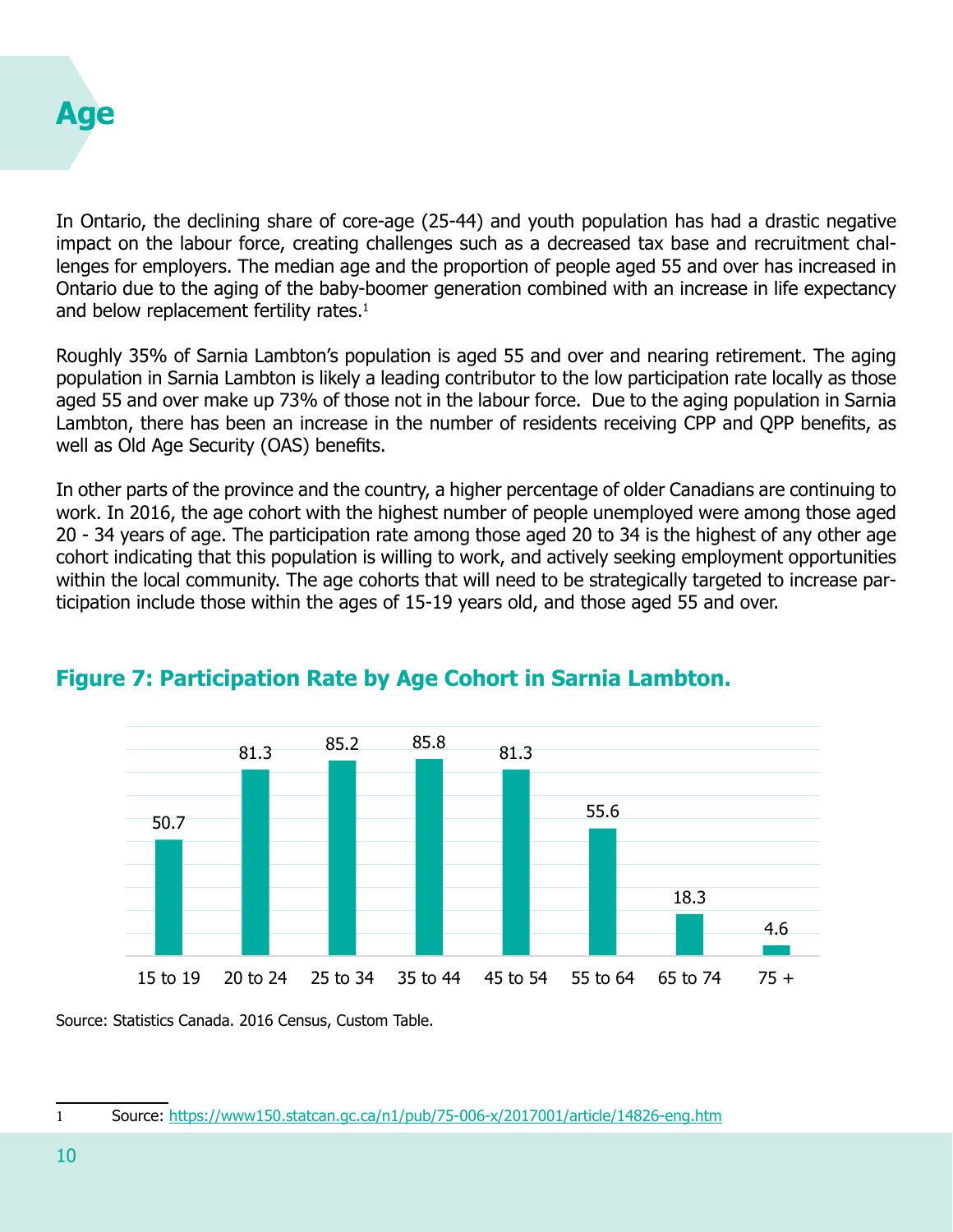Based on the data collected on the 160 respondents who participated in the local workforce participation survey, the top reasons why Sarnia Lambton residents were neither working nor looking for work varied across all age cohorts. Although each age cohort presented with differing reasons, mental health was listed as one of the top three reasons amongst five out of the six age cohorts listed in Table 8. Additionally, discouraged workers were present primarily among those aged 15-34 and those 45-64; these groups indicated one of the top reasons for neither working nor looking for work was due to past attempts at employment being unsuccessful.

#### **Figure 8: Top Reasons for Neither Working nor Looking for Work by Age**

| <b>Age Cohort</b> | <b>Top reasons</b>               |
|-------------------|----------------------------------|
| 15-24             | Past attempts unsuccessful (39%) |
|                   | Transportation (36%)             |
|                   | Mental Health (36%)              |
|                   | Caring for Children (55%)        |
| 25-34             | Unsure where to look (35%)       |
|                   | Past attempts unsuccessful (32%) |
| 35-44             | Physical health (33%)            |
|                   | Mental health (27%)              |
|                   | Caring for children (23%)        |
|                   | Experienced discrimination (43%) |
| 45-54             | Past attempts unsuccessful (38%) |
|                   | Physical health (29%)            |
| 55-64             | Physical health (43%)            |
|                   | Past attampts unsuccessful (14%) |
|                   | Mental health (14%)              |
| $65+$             | Not interested in working (53%)  |
|                   | Physical health (37%)            |
|                   | Mental health (11%)              |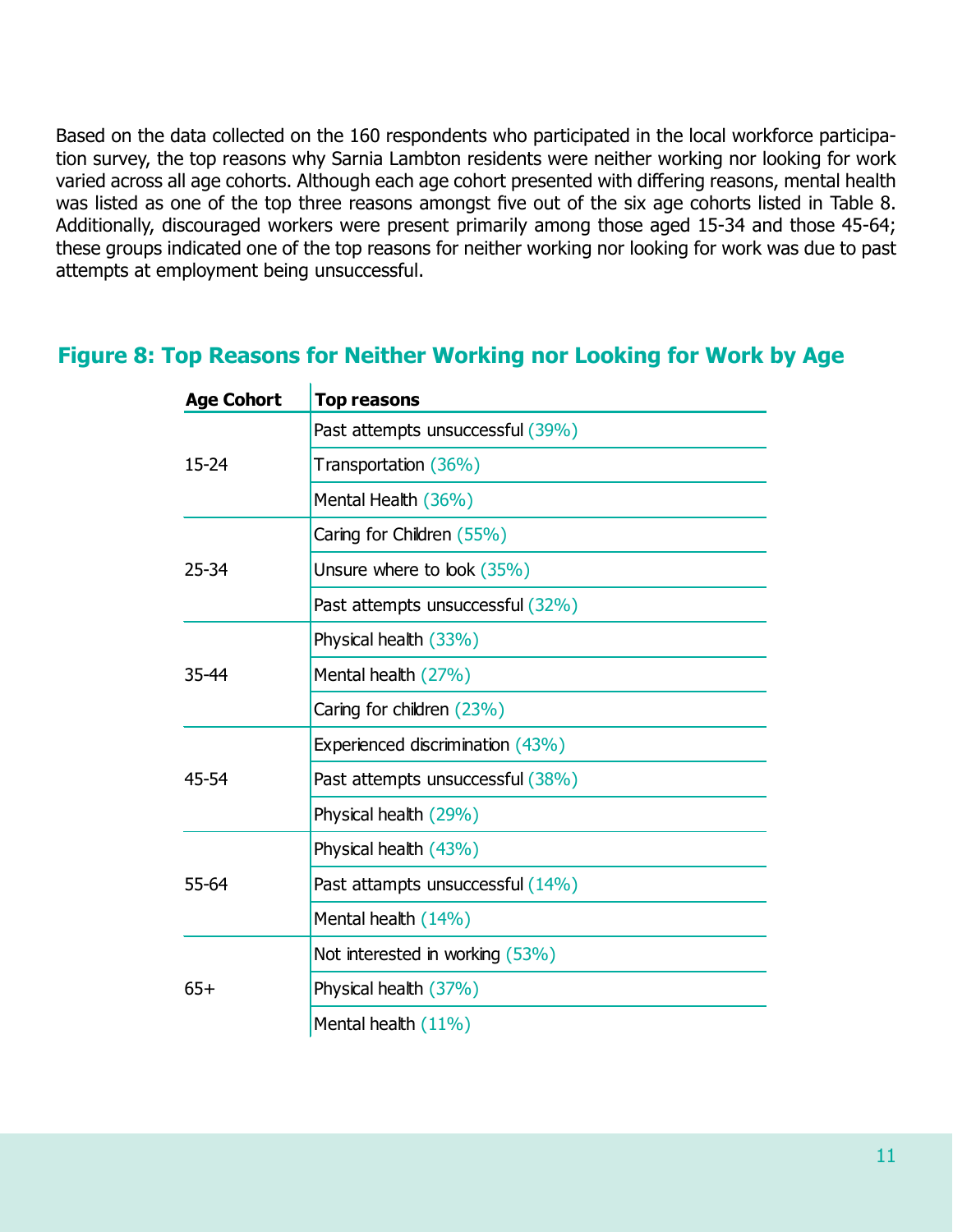<span id="page-11-0"></span>

Alongside age, poor health is a key barrier to work. This includes physical limitations due to injury, people with disabilities and mental health. In consultations with key partners, discussions around health highlighted physical limitations, mental health limitations, barriers surrounding accessibility, a lack of access to assistive tools, limitations on communication and social skills, and access to transportation.

Increased dependency on government transfers as a source of income for those who experience limitation with their physical, cognitive and mental health may deter those not in the labour force from obtaining employment opportunities to avoid the risk of earning an income that would lessen the amount of government transfers they receive. Approximately 9% of survey respondents indicated that working would result in the loss of additional supports or benefits.

Of those who participated in the workforce participation survey, 40 respondents (25%) indicated they had a physical disability, 32 respondents (20%) indicated that they had a cognitive (mental) disability, and 38 respondents (24%) indicated challenges with their mental health. The top reasons for neither working nor looking for work among those with a physical disability were limitations due to their physical health (60%), mental health (20%), and previously experiencing discrimination (18%), and working would result in the loss of additional supports or benefits (18%).

Those who identified as having a cognitive (mental) disability were primarily among residents within the core working age groups, and the top barriers identified included their mental health (63%), previously experiencing discrimination (44%), and unsuccessful previous attempts at finding employment (38%). Those who indicated that their top barrier was mental health also experienced barriers related to transportation (39%), physical health (37%), being unsure where to look for work (32%), experiencing discrimination (29%), unsuccessful previous attempts at finding employment (29%), and a lack of confidence (29%).

In addition to the physical and cognitive (mental) health of those neither working nor looking for work, other factors related to health that may restrict an individual's ability to participate in the workforce include caregiver responsibilities among those who are caring for individuals with disabilities.

| <b>Age Cohort</b> | <b>Physical Disability</b> | Cognitive (mental) Disability |  |  |  |  |  |
|-------------------|----------------------------|-------------------------------|--|--|--|--|--|
| $15 - 19$         | 3%                         | 6%                            |  |  |  |  |  |
| $20 - 24$         | 8%                         | 19%                           |  |  |  |  |  |
| $25 - 34$         | 18%                        | 19%                           |  |  |  |  |  |
| 35-44             | 20%                        | 19%                           |  |  |  |  |  |
| 45-54             | 10%                        | 19%                           |  |  |  |  |  |
| 55-64             | 30%                        | 13%                           |  |  |  |  |  |
| $65+$             | 13%                        | 6%                            |  |  |  |  |  |

### **Figure 9: Age Distribution of Those With a Physical or Cognitive Disability**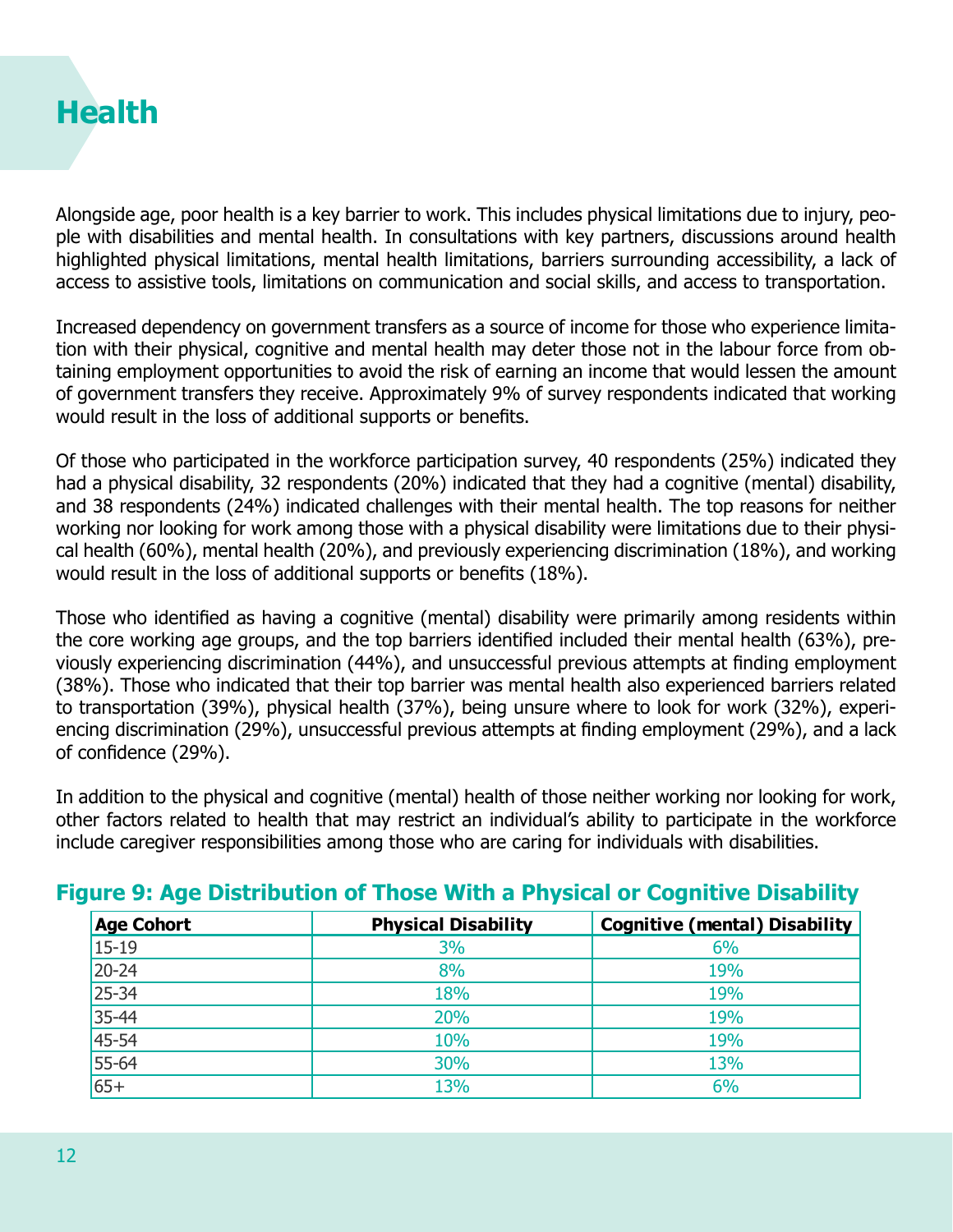<span id="page-12-0"></span>

Women's participation in the workforce has increased drastically since the 1950s due to changes in social norms and gender roles, however females account for 56% of those not in the labour force. Multiple characteristics contribute to low participation rates in women such as: occupation characteristics, gender wage gap, the cost of childcare, educational attainment, marital status, and child and family member care duties.

Recent reports that highlight the impact of the pandemic on women's labour force participation indicate that women were overrepresented in industries hardest hit by the pandemic and had a harder timetable to shifting to remote work environments. Women were found to occupy industries that had slower recovery rates or high exposure occupations. The top occupations that women are employed in locally include Health care and social assistance, Retail trade, and Accommodation and food services, while the top occupations that men are employed in include Manufacturing, Construction, and Retail trade.

Of those who participated in the local workforce participation survey, 85 identified as women. The data collected indicates that the top reasons why women in Sarnia Lambton are neither working nor looking for work include barriers surrounding access to childcare (31%), physical health (28%), and a lack of qualifications (27%). In regard to education, 71% of those who identified as women had some form of post-secondary education, while 26% were currently working to upgrade their education and skills. Additionally, 59% of women indicated they had 5+ years of work experience, while 22% had 1 to 5 years of work experience, 13% had less than 1 year of work experience, and 6% had no work experience. Regardless of work experience, 26% of the 85 women who responded to the survey indicated they had volunteer experience.

| <b>Top reasons</b>                                        | $\frac{0}{0}$ |
|-----------------------------------------------------------|---------------|
| Access to childcare                                       | 31%           |
| Physical health                                           | 28%           |
| Unqualified                                               | 27%           |
| Limited or no access to technology                        | 21%           |
| Past attempts unsuccessful                                | 19%           |
| Unsure where to look                                      | 18%           |
| Lack of confidence                                        | 18%           |
| Family/friends discourage                                 | 18%           |
| Not interested in working                                 | 16%           |
| Unstable housing arrangements                             | 15%           |
| Caring for children                                       | 14%           |
| Cost of childcare                                         | 14%           |
| Canadian work experience                                  | 13%           |
| Current income is greater than income earned from working | 13%           |
| No jobs available                                         | 11%           |

#### **Figure 10: Top Reasons Women are Neither Working nor Looking for Work**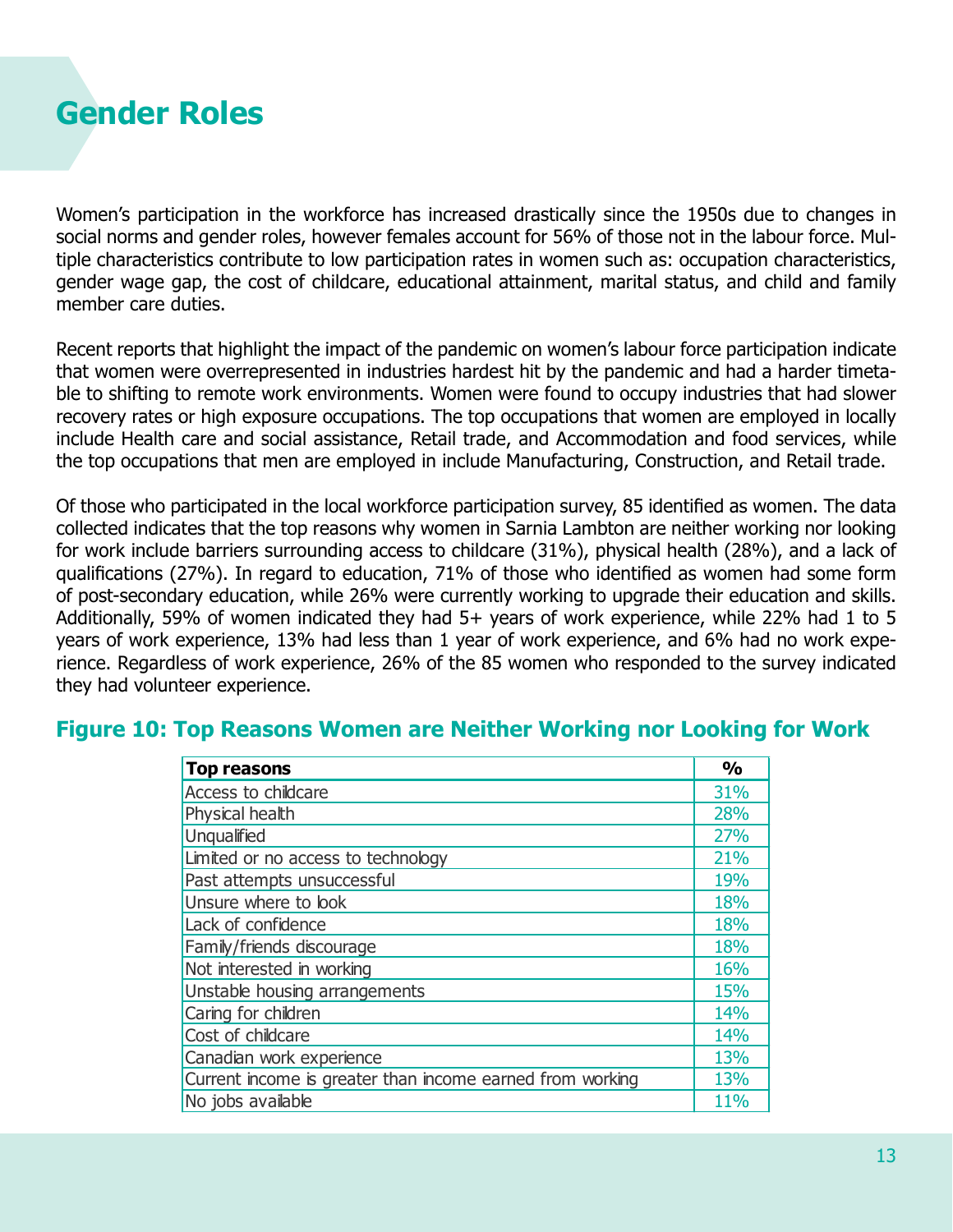Of those who participated in the local workforce participation survey, 74 identified as men. The data collected indicates that the top reasons why men in Sarnia Lambton are neither working nor looking for work include Physical health (34%), discouraged workers due to unsuccessful attempts to find employment (21%), no jobs available (20%), and no interest in working (19%). In regard to education, 56% of men had some form of post-secondary education and 25% had a highschool diploma while 22% were currently working to upgrade their education and skills. Additionally, 70% of men indicated they had 5+ years of work experience, while 18% had 1 to 5 years of work experience, 7% had less than 1 year of work experience, and 4% had no work experience. Regardless of work experience, 72% of male respondents indicated they had volunteer experience.

| <b>Figure 11: Top Reasons Men are Neither Working nor Looking for Work</b> |  |  |  |  |  |
|----------------------------------------------------------------------------|--|--|--|--|--|
|----------------------------------------------------------------------------|--|--|--|--|--|

| <b>Top reasons</b>         | $\frac{0}{0}$ |
|----------------------------|---------------|
| Physical health            | 31%           |
| Past attempts unsuccessful | 22%           |
| No jobs available          | 20%           |
| Not interested in working  | 19%           |
| Canadian work experience   | 18%           |
| Mental health              | 18%           |
| Transportation             | 18%           |
| Unsure where to look       | 16%           |

There has been a limited amount of research conducted on the labour force statistics and labour force participation among the 2SLGBTQIA+ community in the Sarnia Lambton area. Based on consultations with local organizations and advocacy groups, the key barriers faced by the 2SLGBTQIA+ community include harassment and discrimination both in the workplace and during the job search process as applications typically lacked in inclusive components such as preferred names and pronouns. In the workplace, common themes identified as barriers include blatant discrimination or disregard for pronouns, unsafe or inaccessible bathrooms (gender neutral washrooms), and the need for diversity and inclusion training within local workplaces.

Data collected from 15 respondents who identified as 2SLGBTQIA+ in the workforce participation survey indicate that the top barriers locally were unsuccessful past attempts to find employment (53%), discrimination (47%), and caring for children (47%). Approximately 87% of respondents within this group had some form of post-secondary education while 73% had over one year of work experience and 74% had previous volunteer experience.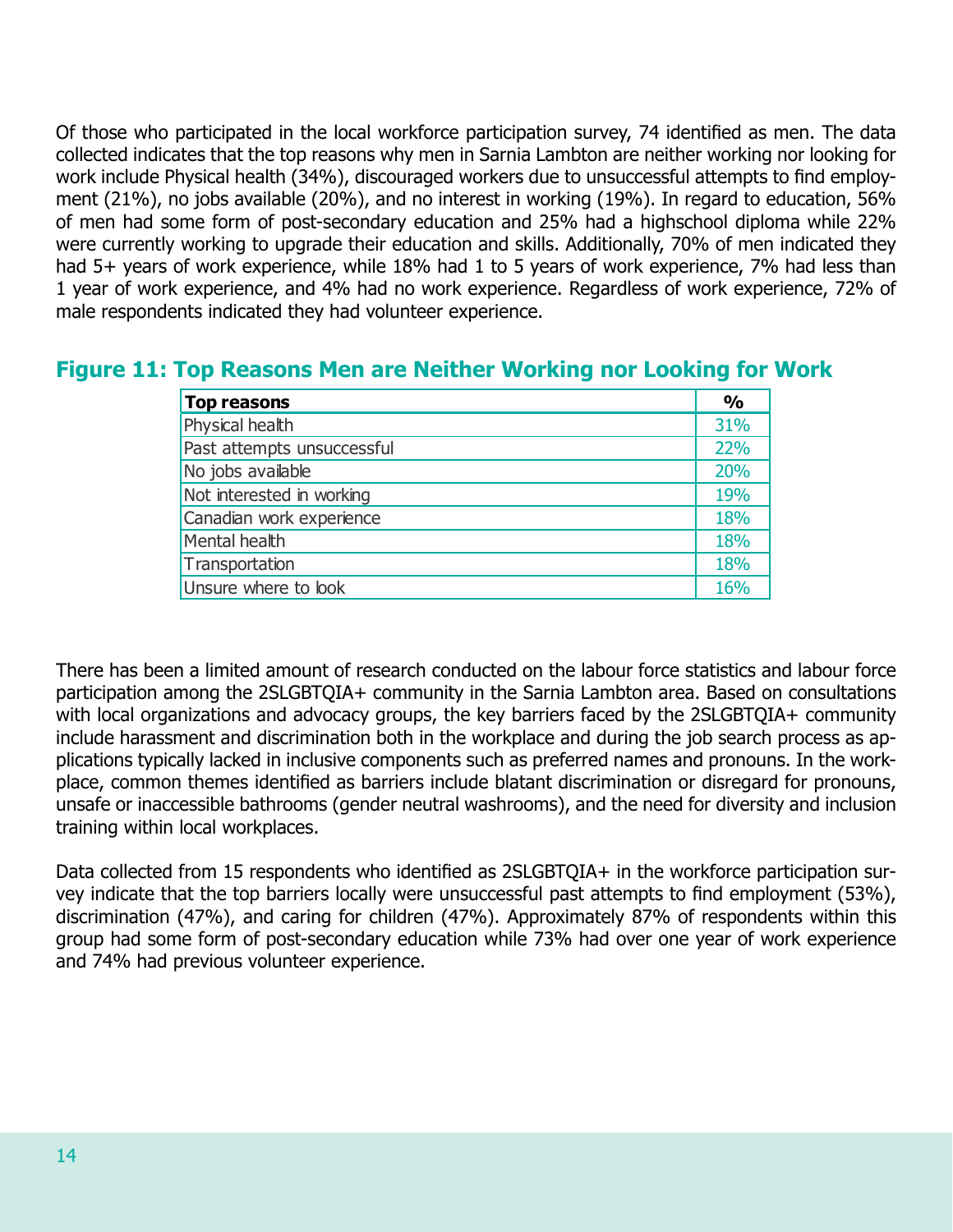<span id="page-14-0"></span>

The top reasons for neither working nor looking for work varied across each education level, however, those with a high school diploma or education level less than high school both indicated that transportation was a key barrier, while respondents with a college diploma or post graduate degree both indicated that there were no jobs available locally.

There were 27 survey respondents who identified themselves as students, the majority of which were between 20 to 24 years of age (55%) and 78% had some level of post-secondary education or experience. Additionally, 93% of students indicated that they had over 1 year of work experience. The top reasons that were identified as to why students were neither working nor looking for work were because they were unsure where to look for work (37%), they lacked Canadian work experience (37%), their mental health (34%), and a lack of confidence (30%).

| <b>Education Level</b>            | <b>Top reasons</b>                     |
|-----------------------------------|----------------------------------------|
|                                   | Physical health (40%)                  |
| Less than highschool              | Mental health (30%)                    |
|                                   | Transportation (23%)                   |
|                                   | Past attempts unsuccessful (25%)       |
| Highschool diploma or equivalent  | Unsure where to look (25%)             |
|                                   | Transportation (22%)                   |
|                                   | Past attempts unsuccessful (38%)       |
| Some college experience           | Mental health (31%)                    |
|                                   | Lack of confidence $(31\%)$            |
|                                   | Physical health (41%)                  |
| College diploma or certificate    | Caring for children (25%)              |
|                                   | No jobs available $(19\%)$             |
|                                   | Mental health (75%)                    |
| Some university experience        | Past attempts unsuccessful (50%)       |
|                                   | Caring for family members (50%)        |
|                                   | Lack of Canadian work experience (32%) |
| University diploma or certificate | Experienced discrimination (23%)       |
|                                   | Physical health (23%)                  |
|                                   | Past attempts unsuccessful (50%)       |
| Post graduate degree              | No jobs available (40%)                |
|                                   | Experienced discrimination (30%)       |

#### **Figure 12: Top Reasons for Not Participating by Education Level**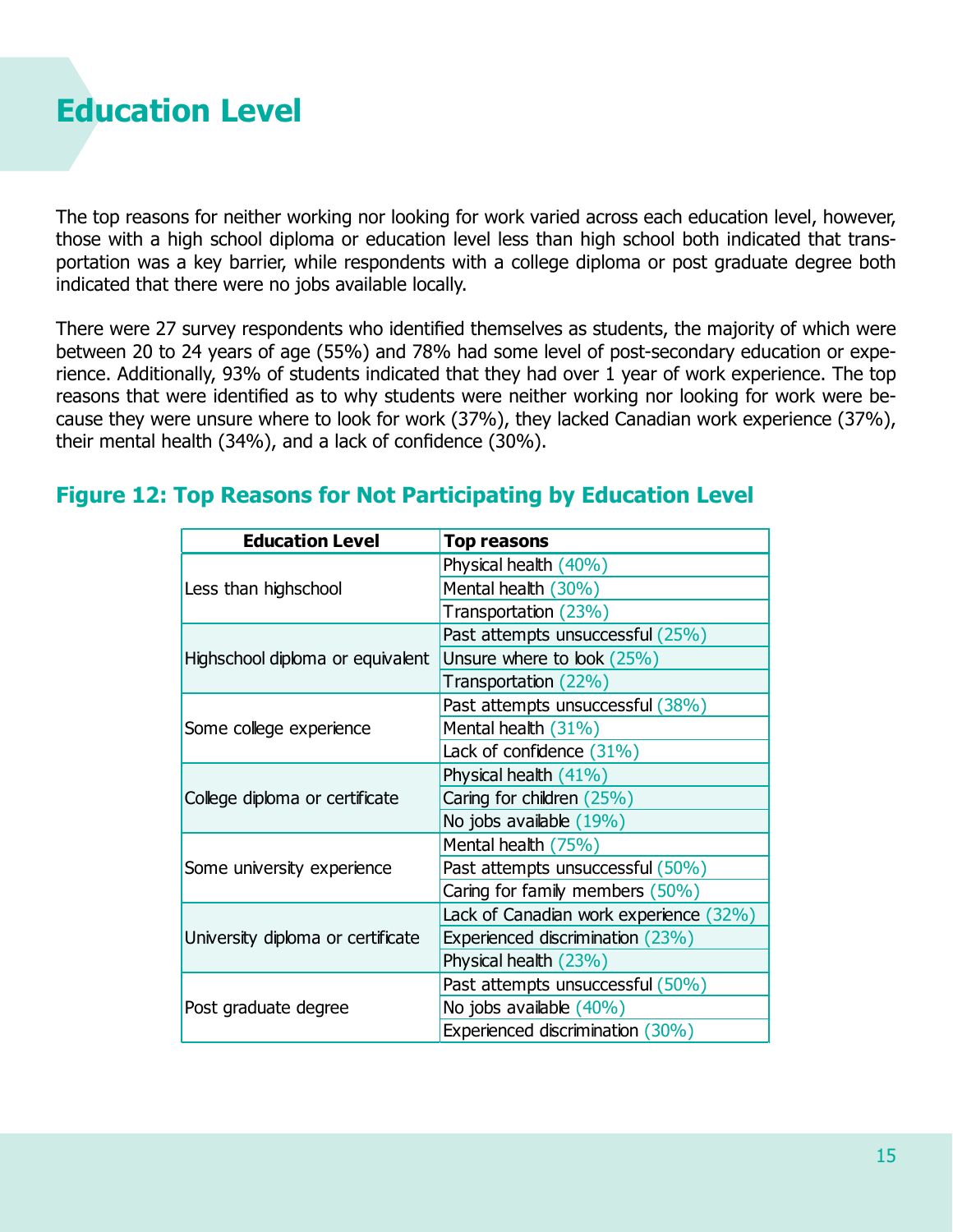### <span id="page-15-0"></span>**Race and Ethnicity**

The three minority categories highlighted by 2016 Census data included francophone, Indigenous, and visible minority groups. The francophone population in Sarnia Lambton is comprised primarily of an older demographic as 68% of francophone residents are outside of the core working age group, which contributes to a lower workforce participation rate. Alternatively, local First Nations have relatively younger populations compared to the overall Sarnia Lambton population. Some of the key barriers faced by local Indigenous groups that were identified through consultations with local community stakeholder include discrimination, limited transportation, and the increased need for access to training.

The newcomer population is comprised of 12,390 immigrants living in Sarnia Lambton in 2016, with almost two-thirds of newcomers having entered Canada before 1981. Potential barriers faced by newcomers based on consultations with community partners include discrimination, limited transportation, language barriers, and a lack of Canadian work experience.

The workforce participation survey conducted locally resulted in 10% of respondents identifying as Indigenous, 6% identifying as a visible minority, and 3% identifying as a newcomer. The top barriers identified by these groups were: transportation (45%), no jobs available (41%), unsuccessful past attempts at finding employment (41%), experiencing discrimination (38%), and being unsure of where to look for work (34%).

Top barriers for respondents identifying as Indigenous:

- Unsure where to look for work  $(47%)$
- Transportation (47%)
- Past attempt unsuccessful (40%)
- Discrimination (40%)

Top barriers for respondents identifying as a visible minority:

- No jobs available (56%)
- Discrimination (56%)
- Past attempt unsuccessful (56%)
- Transportation (56%)

#### **Figure 13: Minority representation in Sarnia Lambton.** Francophone population



Source: Statistics Canada. 2016 Census, Custom Table.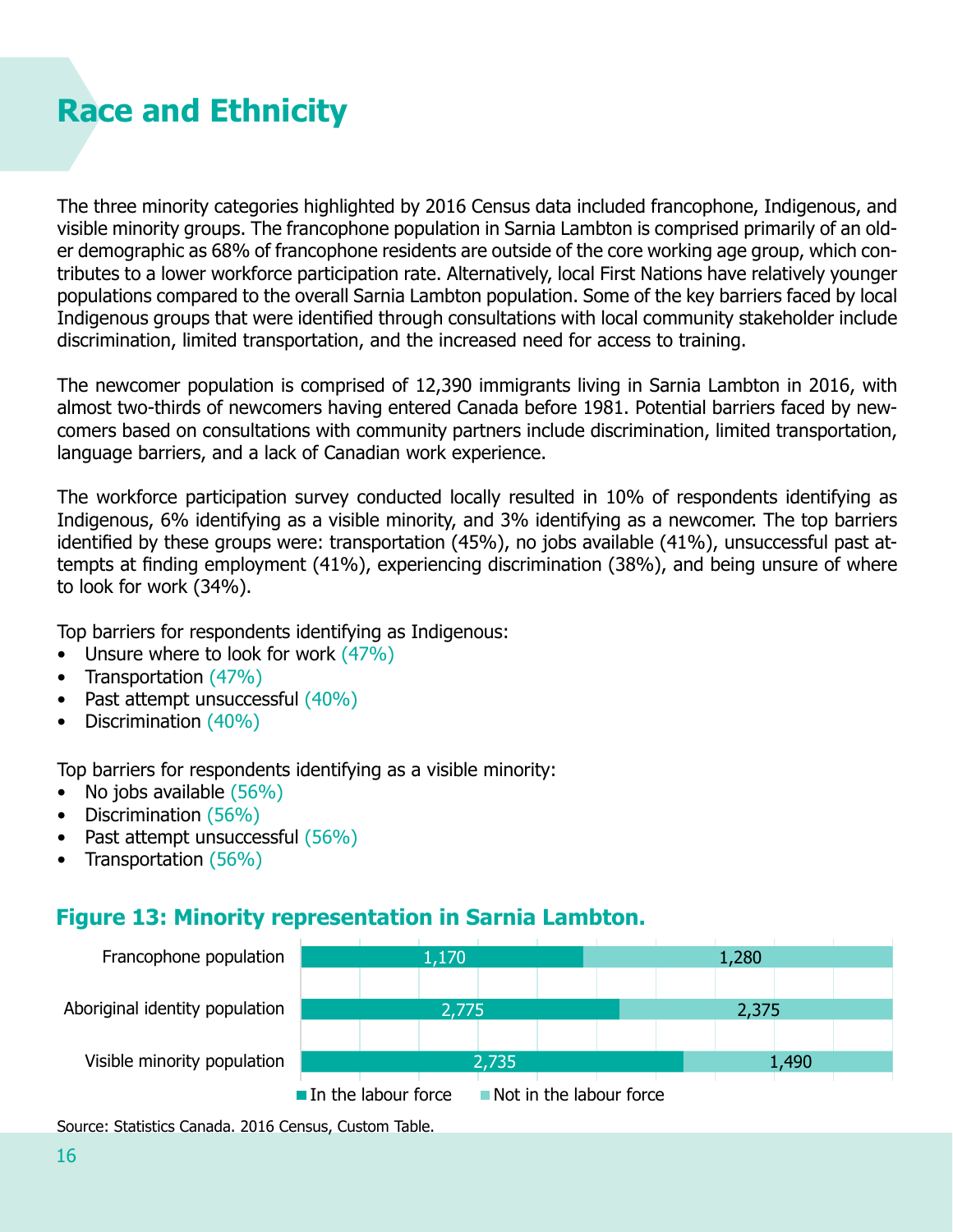### <span id="page-16-0"></span>**Community Action Plan**

Supporting referrals to community agencies that provide life stabilization services (life skills, basic needs, health, and community supports).

Provide solutions and training to bring awareness to local employers on best practices for establishing a safe and inclusive workplace

Provide solutions and training to bring awareness to local employers on inclusive recruitment and retention strategies hiring from marginalized groups.

Support increased access to financial supports and childcare initiatives to support the return of women in the workforce.

Support increased job seeker access to digital literacy, conflict resolution, soft skills, and communication training to prepare them for entering or re-entering the workforce.

Collaborate with local social and community services who advocate for underrepresented groups to determine solutions to increase diversity and inclusion in the workforce.

Work collaboratively with community partners to address transportation barriers.